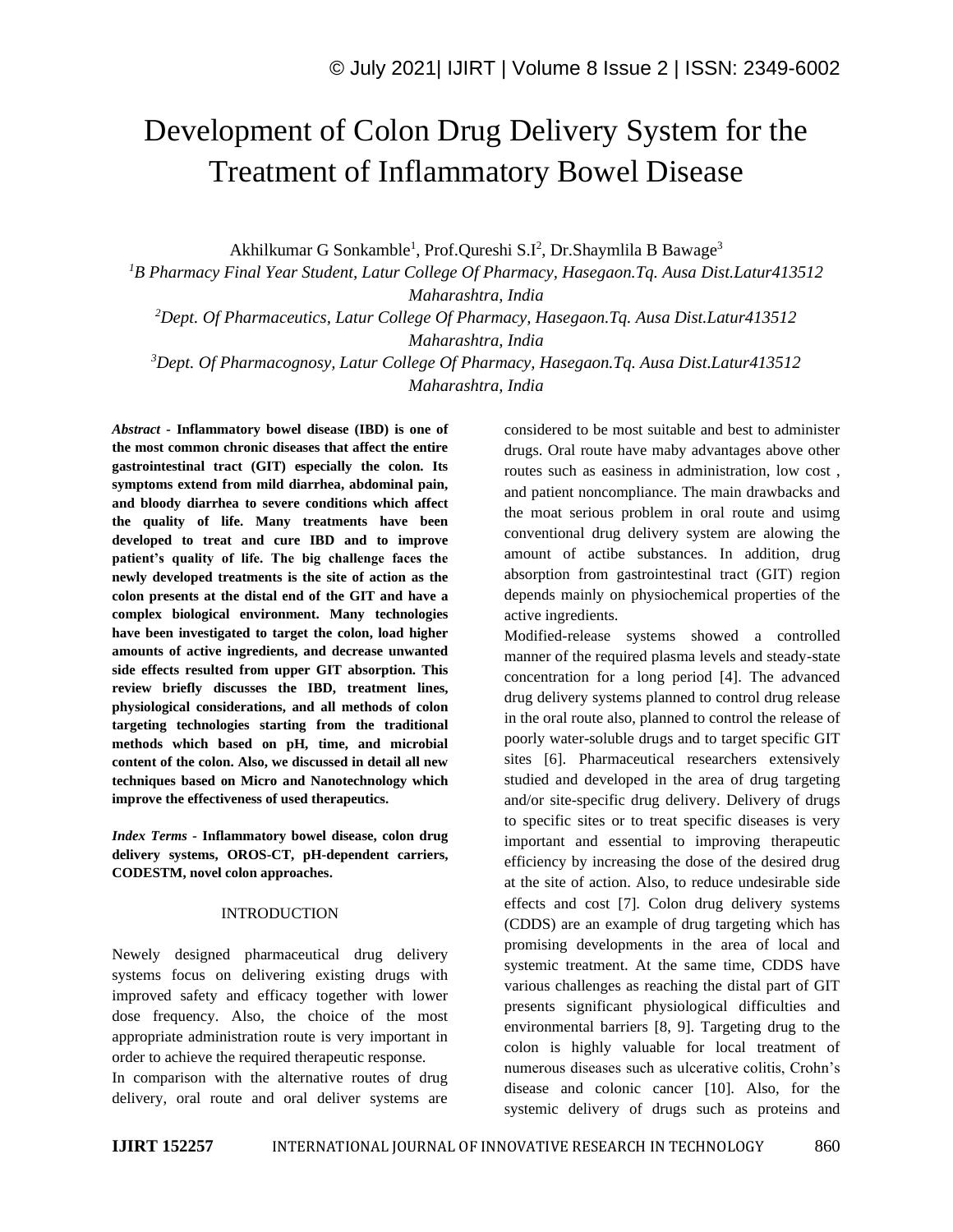peptides which may be unstable in the stomach and small intestine due to many problems like hydrolysis and lower absorption from the lumen of upper GIT due to their relatively large molecular weight

# ANATOMICAL AND PHYSIOLOGICAL RELATED TO THE COLON

The colon is the terminal part of the GIT. It is the part of large intestine and has the following anatomical features:

- 1. The length of the colon is about 1.5-1.66 m (5 ft).
- 2. Having an internal diameter of 2.5 cm and a surface area 3 m sq.
- 3. Starts from the ileun by a small junction called ileocecalsphincter and ends with the anus.
- 4. According to anatomical structure, tbe large intestine is divided into four anatomical position are cecum, colon, rectum, and anal canal.
- 5. The colon is divided into four regions are ascending colon, tranverse colon, descending colon, and sigmoid colon.

## INFLAMMATORY BOWEL DISESASE(IBD)

Inflammatory bowel disease is relapsing and chronic inflammatory disease of bowel mucosa, more susceptible to the colon.IBD is a chronic, progressive, disabling disease [20], characterized by the unknown origin and both long-term and shortterm inflammation [21]. IBD is a term used to describe both ulcerative colitis (UC) and Crohn's disease (CD) [22-24]. Both diseases are thought to be a result of dysregulated mucosal response in the bowel function [25]. Both UC and CD are usually extending over many years and sometimes impossible to differentiate between them [23]. Whatever both are characterized by similar symptoms, for example, severe diarrhea, bodyweight loss, bloody stool and abdominal pain [23]. Pathological lesions and the position of the inflammation can distinguish between UC and CD to some extent [26]. In the case of UC, inflammation mainly affects the innermost mucosa and not involve the deeper tissues like serosa and muscularis. The lesion mainly is confined to the colon and rectum. But in case of CD, inflammation is transmural, affects the entire wall of the intestine, and deeper to

the serosal layer. The lesion occurs over the length of the large intestine and small intestine, sometimes even reach to the mouth [27, 28]. IBD characterized by alternative cycles of remission and relapse [22, 29]. Although IBD has been extensively studied for many years, its pathogenesis remains idiopathic and unknown [30]

#### DRUG MOLECULES FOR IBD TREATMENT

Pharmacological treatment of ulcerative colitis and crohn's disease is very difficult and depends mainly on the location and activity of the disease. The main goal of treatment is to prolong remission cycles and decrease relapsing cycles. IBD treatment is long-life treatment [45]. Wide range of medicinal agents used for the treatment of IBD as 5-aminosalicylates, glucocorticoids, antibiotics, thiopurines, methotrexate, and biological treatment as  $TNF-\alpha$ antibodies [23]

5-aminosalicylates are the first line of the treatment for patients having mild to moderate UC and have a big role in induction and maintenance of remission periods at doses of 3000-4500 mg per day for sulfasalazine Aminosalicylates group include sulfasalazine [46], mesalazine [47], olsalazine [48, 49], and balsalazide [50, 51]. The action of aminosalicylates depends on the modulation of cytokines released from bowel mucosa [23]. Also, by decreasing the nuclear localization of nuclear factorkappaB (NF-kB) through peroxisome proliferatoractivated receptor gamma (PPAR-γ) mediation [24]. Aminosalicylates are the most common treatment of ulcerative colitis [24, 46], and have no proven role in the treatment of Crohn's disease [23]. Sulfasalazine having more side effects due to sulfapyridine-related intolerance in some patients [52], so the use of sulfasalazine is limited. Other agents as mesalazine, olsalazine, and balsalazide are more tolerated.

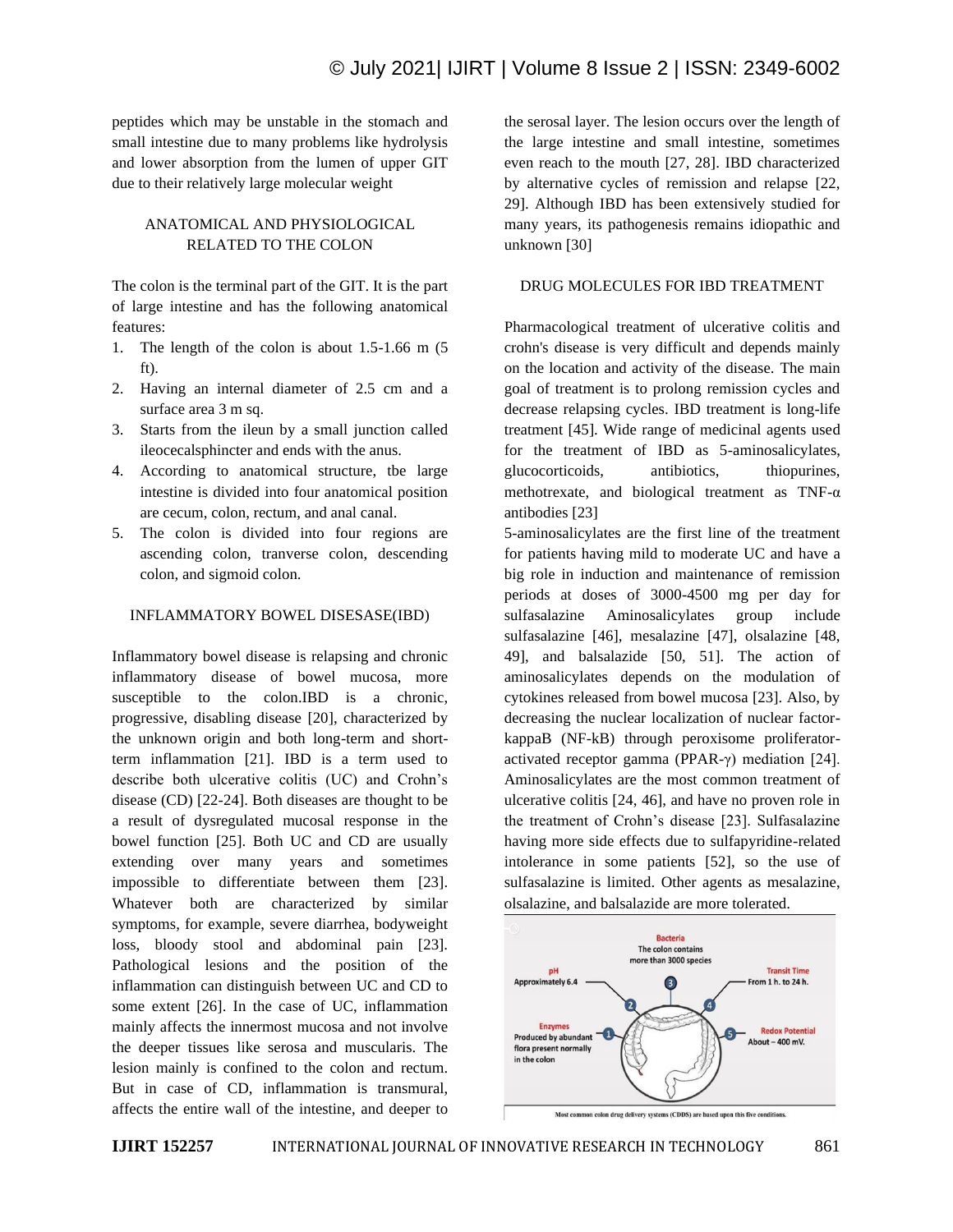Figure 1: The most important colon environment conditions



Figure 2: Pathogenesis of inflammatory bowel disease

## DRUG DELIVERY STRATEGIES FOR IBD THERAPY

#### a) Colonic absorbtion

The colon has a different physiological environment and in the case of IBD, the colon environment becomes more complex due to the disease severity and location of the lesion in the distal part. Also, treatment becomes more difficult due to the previous conditions and due to colonic absorption, which hardly to be predicted as the small intestine. Irrespective of therapy required for local or systemic drug delivery, drug absorption from the colon mainly depends on three major factors include pH, transit time, and microbial flora of the colon [65]. The large intestine characterized by the small surface area 3 m2 [8]. The small surface area of the colon is overcompensated by the very long transit time  $( \leq 48$ h.) [66] and the absence of digestive enzymes. Drugs which reached to the colon may be absorbed by two main mechanisms, the first one is the transcellular transport in which the drug passes through colonocytes, and the other is the paracellular transport in which drug passes through the junctions between adjacent colonocytes [67]. The paracellular pathway is highly difficult and more restricted in the colon due to very small gaps between colonocytesvery tight junctions only molecules of 60 molecular weight or lower can be absorbed paracellular. Absorption in the colon occurs by the second transcellular pathway (passive transcellular diffusion) in which lipophilic drugs pass through colonocytes but not similar to the small intestine as the colon having lower water volume and small surface area available for drug absorption [68]. Drug delivery strategies to the colon (Figure 3) include at the first rectal preparations like suppositories, enemas, and foams. Rectal preparations have been efficiently used for the treatment of lesions in the lower part of the colon, but not effective in some cases in which the inflammation was located in the upper part of the colon such as pancolitis [26]. The traditional oral route is considering an effective route for the treatment of IBD especially lesions that extend to the small intestine and ever to mouth. Oral route has many limitations as extensive first-pass metabolism, side effects due to drug absorption from upper GIT and only a small amount of the active drug reach to the inflamed areas of the colon.

#### b) Factors affecting drug absorption from colon

#### b1) Drug related factors

Drug absorption from the colon differs from other sites of GIT as the colon is distal part of yhe alimentary canal and having some different features. Also, drug properties affect drug absoprtionfrom the colon as

- 1. Drug solubility, drug log P, and permeability at the site of action
- 2. Physiochemical properties of drug as pKa and degree od ionization.
- 3. Drug degredationand stability in the colon.
- 4. The drug should be in solution before reaching the colon, where the water volume and fluids content is low.

#### b2) Colon related factors

The colon emvironment has a big role in drug absorption by different and various factors which affect the absorption rate as

- 1. Lumen pH level
- 2. Transit time of the colon which has higher values and big variations.
- 3. Bacterial enzymes activity against drugs.
- 4. Mucous binding and selectively to drugs.
- 5. Disease state of colon.
- 6. Local physiological action of drugs.

#### b3) Formulation related factors

Colon targeted drug delivery systems should be formulated in a manner which produces the highest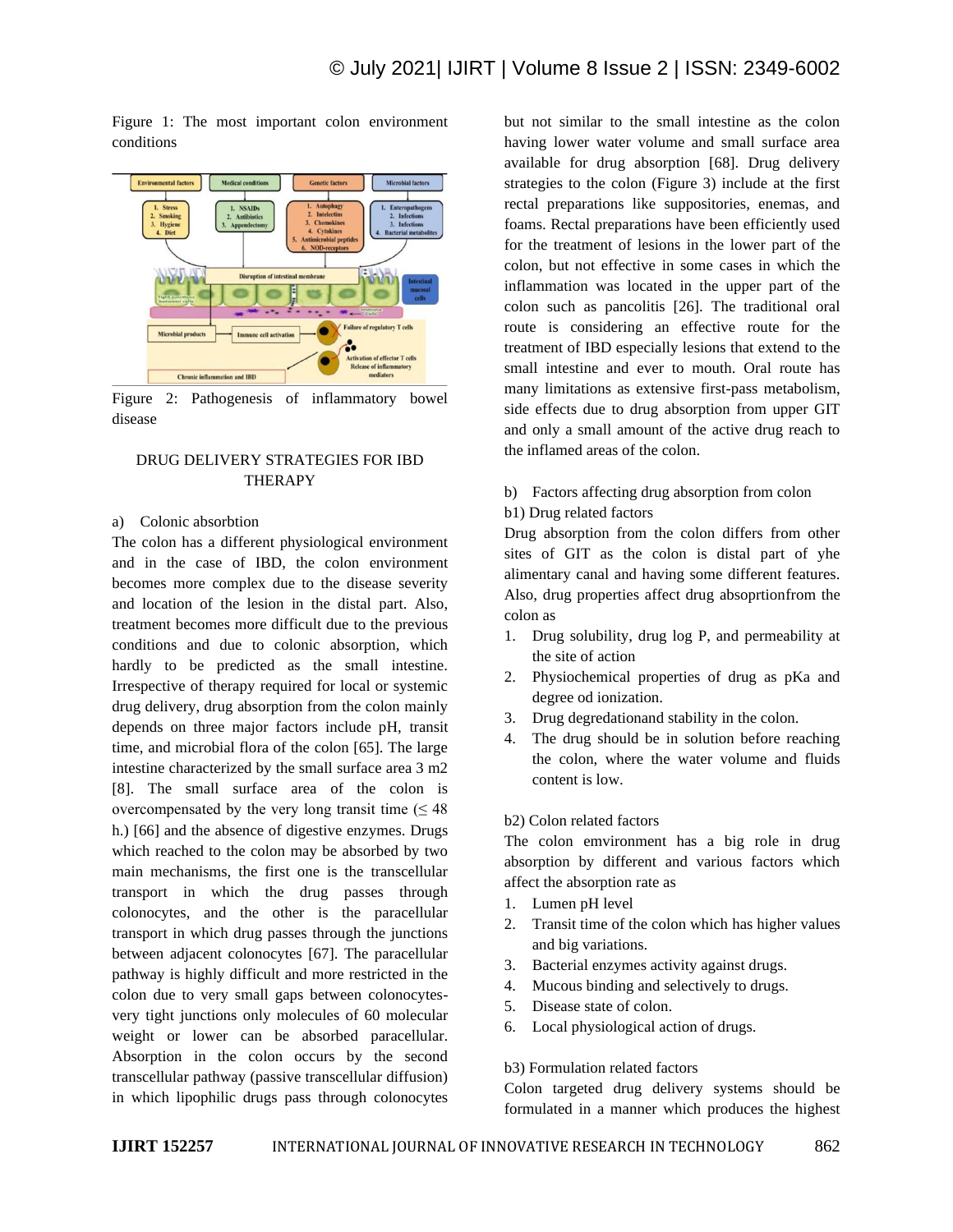drug targeting and highest drug absorption from the colon. Many formulation factors can affect drug absorption as:-

- 1. Type of drug delivery system.
- 2. Polymer and exipients nature
- 3. Drug delivery system release manner, which should be able to control release in the stomach, upper gastrointestinal tract, and able to release the drug in the colon.
- 4. Particle size as microparticle or nanoparticle delivery systems.
- 5. Using of absorption enhancers.
- 6. Colon drug delivery systems (CDDS) should be able to delay drug release till reaching the colon in which formulationmay release the drug in burst manner or sustained- release.
- 7. Formulation factors, retention time, and retrograde spreading influence drug conc. Reaches the drug.

# PHYSIOLOGICAL CONSIDERATION IN COLON DRUG DELIVERY SYSTEM DESIGN

#### c1) Transit time:

A big variation in physiological state occurs in IBD patients and becomes dynamic, more inter-related, and difficult to examine correctly in isolation. Transit time across the gastrointestinal tract (Orocecal transit time, OCTT) has been shown to be delayed in both ulcerative colitis and Crohn's disease [22] [78]. Patients with ulcerative colitis have colonic transit time twice faster than normal persons due to high secretions and diarrhea, leading to challenges in targeting the colon using conventional formulations. OCTT in the normal and IBD patients shown in (Table 1). Using the delayed-release conventional formulations is not effective in colon targeting and showing bidistribution phase as higher drug concentration in the proximal colon and lower drug concentration in the distal colon.

#### c2) Microbial contents:

Normal flora occupies our gastrointestinal tract from mouth to the colon and plays a big role in GIT physiology as digestion of carbohydrates, proteins, and fatty acids. In normal conditions, the GIT hosts over 500 distinct species [22], and many studies estimating the number of species to 2000 [80]. Gastrointestinal microbiota is a complex system includes bacteria, yeasts, archei, and fungi [14]. The colon contains at least about 1011 - 1012 CFU of microorganisms and the most common types in the colon are Bacteroids, Clostridium group IV, XIV, Bifidobacteria, and Enterobacteriace [22, 80]. Ulcerative colitis and Crohn's disease occur in the colon and distal ileum, which having the highest concentration of microbiota. Both composition and function of intestinal microorganisms in UC, CD, and pouchitis are abnormal [80]. Dysbiosis is the imbalance of the normal microbial flora and considered as one of the common theories of IBD pathogenesis, in which occur an increase in the concentration of anaerobic bacteria, particularly gram-negative (G -Ve) bacteria as Bacteroids, and reduction in beneficial bacteria as Bifidobacteria [81]. Also, dysbiosis of commensal microbiota includes decreased the ratio of protective/ aggressive bacteria, decreased the microorganisms which produce short-chain fatty acids (SCFA), and increased the concentration of aggressive bacterial species as hydrogen sulfide reducing bacteria, Bacteroids, Enterobacteriace, and Candida albicans [80]. Normal microbial flora and dysbiosis are presented in (Table 2)

#### c3) Colonic pH:

Gastrointestinal pH changes along different regions of alimentary canal as shown in (Table 3). The highly acidic stomach secretions and contents rapidly changed to slightly acidic pH in the duodenum and then rose to basic pH at the terminal ileum [22, 82]. The colon pH in normal individuals changes from cecal pH of 6 to the rectum pH of 6,7 [71, 83]. The slightly acidic pH of the colon is due to the production of short-chain fatty acids (SCFA) by the abundant bacterial microbiota of the colon [84]. The gastrointestinal pH controlled by many factors as the food and fluid intake, microbial digestion and fermentation process, and gastrointestinal secretions [85]. During the active phase of inflammatory bowel disease occurs disruption in three main mechanisms which control luminal pH level, microbial fermentation and digestion process especially SCFA production in the colon, bile acid metabolism of fatty acids, and bicarbonate/carbonate secretions mechanism [82]. Disruption of these mechanisms leads to alterations in the colon pH from 6,8 to 5,5 in active UC, [71] and 5,3 in CD [22, 83]. Alterations in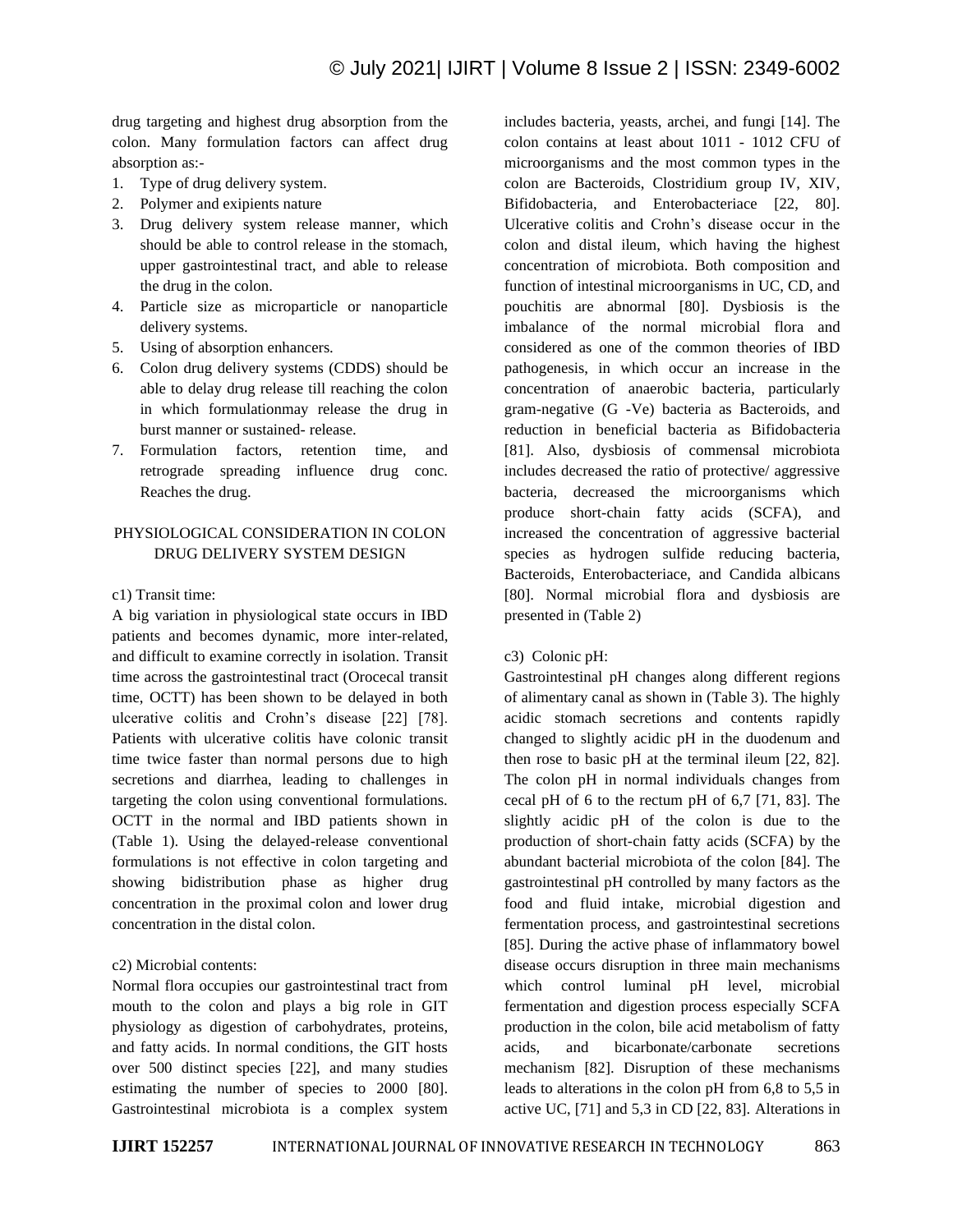pH lead to a change in transit time and microbial flora contents, which significantly affects drug release from traditional formulations [86].

c4) Intestinal membrane integrity:-

Normal intestinal barrier composed of following three layer:

- 1. Thick mucus layer,which composed of two main layers, the outer mucus layer, and the inner mucus layer. Mucus produced by goblet cells consisting of a thick layer of about 150 µm and acts as a chemical barrier by protecting the intestinal epithelium by its viscosity. Mucus layer contains a high concentration of glycosylated mucins, and trefoil factors (TFFs), which acts as a defensive mechanism. Also, acting by entrapping bacteria.
- 2. A mono;ayer of epithelial cell, which mainly composed of colonocytes, and goblet cells. The epithelial cells regulate the intestinal permeability between the cells by junctions, the most common types of colonocytes junctions are desmosomes, adherent junctions (AJs), and tight junctions (TJs).
- 3. The lower barrier, which composed mainly group ofcells as macrophages mesenchymal cells, dendritic cells, and lymphocytes. Thes layer acts mainly as a protective layer.

Chronic inflammation of intestinal membrane as in both UC and CD leads to destructive changes in the intestinal barrier as:

1. Disruption of intestinal membrane characterized by mucosal surface changes and crypt distortion.



Figure 3: Colon-targeted drug delivery systems.

|          |  |  | Table 1: OCCT in normal individuals and IBD |  |
|----------|--|--|---------------------------------------------|--|
| patients |  |  |                                             |  |

| Normal            | IBD           |
|-------------------|---------------|
| $1-2$ hr          | Increased 30% |
| $3-4hr$           |               |
| 2 <sub>hr</sub>   | Increased 30% |
| 1.5 <sub>hr</sub> |               |
| 1.5 <sub>hr</sub> |               |
| $6-70$ hr         | 24 hr         |
|                   |               |

| Table 2: Commensal microbial content of gastrointestinal tract in healthy individuals and IBD. |  |  |  |  |  |  |  |  |  |  |  |  |  |
|------------------------------------------------------------------------------------------------|--|--|--|--|--|--|--|--|--|--|--|--|--|
|------------------------------------------------------------------------------------------------|--|--|--|--|--|--|--|--|--|--|--|--|--|

| GIT parts          | Microorganism counts | Species in healthy                    | Species in IBD                         |
|--------------------|----------------------|---------------------------------------|----------------------------------------|
| 1. Stomach         | 10 <sup>2</sup>      | Clostridiales<br>Streptococcus        | Increased E.coli. Decrease Clostridium |
| 2. Small intestine | 10 <sup>4</sup>      | BacteroidsActinomycinae Lactobacillus |                                        |
| a. Duodenum        | $10^{5}$             | Corynebacteria                        | bacteroids,<br>Increase                |
| b. Jejunum         | 10 <sup>7</sup>      |                                       | Eubacteria, Peptostreptococcus,<br>and |
| c. Ileum           |                      | Firmicutis Bacteroids Proteobacteria  | decrease Bifidobacteria and E.coli.    |
| 3. Colon           | $10^{11}$            | Actinobacteria                        |                                        |

2. Reduction in a number of goblet cells, reduction in mucus production, reduced mucus layer thickness, and altered mucus composition [90].

3. Infiltration of inflammatory immune cells as lymphocytes, neutrophils, and macrophages.

4. Changes in mucosal physiology and metabolism, as membrane trying to repair and limit damage of cells, the compensation mechanism leads to activation of a number of protective pathways as the oxygen-sensing transcription factor, and hypoxiainducible factor (HIF) mediates increased expressions of mucus components as mucins, and TFs, subsequently leading to mucus viscosity changes,

which may affect permeability of lipophilic drugs [91].

5. Changes in mucosal membrane transport mechanisms as downregulation of TJ complex, which associated with loss of intestinal integrity [22], and increased paracellular absorption in patients with IBD [92]. TJ complex is considered as an attractive target for drug absorption [93]. Also, HIF transcriptionally regulates multi-drug resistance gene 1 (MDR 1), which stimulate both xenobiotic drug efflux pump, and P-glycoprotein (P-gp), which actively acting in the transportation of the drug back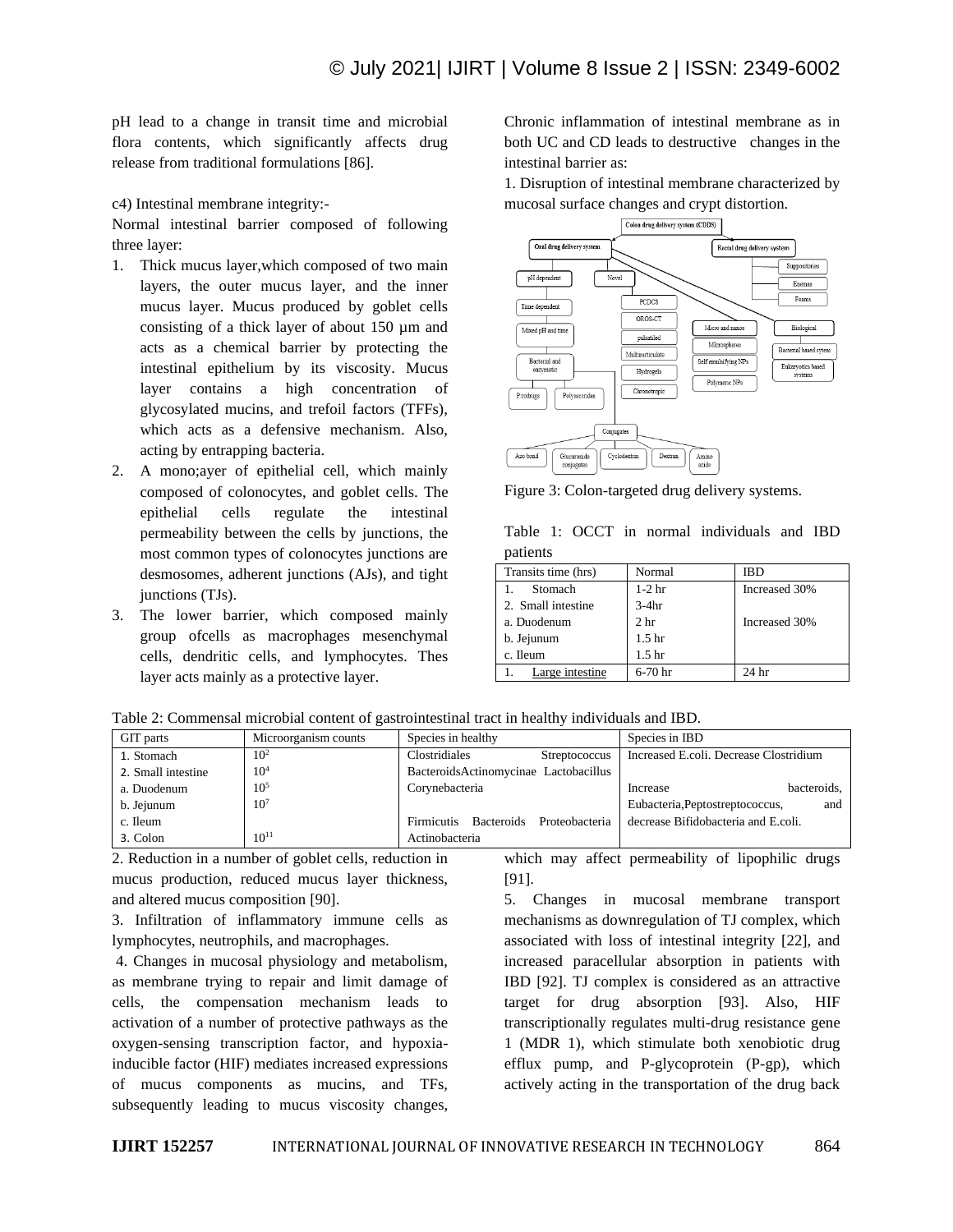again to the lumen, and contributes to many drug resistance, For example, glucocorticoids

Primary approaches for colon drug delivery

Main strategies for the colon drug delivery systems include primary or traditional approaches such as tablets which mainly depends on three main mechanisms namely, enzymatic or microbial approach which mainly acts by the aid of colonic microbial enzymes, pH-dependent approach, and timedependent approach. In microbial or enzymatic approach, targeting depends mainly on drug activation by colonic microbial enzymes. The colon contains at least about 1011 - 1012 CFU of microorganisms and the most common types are Bacteroids, Clostridium group IV, XIV, Bifidobacteria, and Enterobacteriace. [22, 80] The main drawbacks of this system are its dependency on the enzymatic activity of colonic normal flora that may be totally disrupted in case of IBD. Dysbiosis, which is defined as the imbalance of the normal microbial flora and considered as one of the common theories of IBD pathogenesis, is not common in case of UC, but in CD many variations in microbial enzymes have been observed [96, 97]. The microbialbased approach includes using of prodrugs, the most common example is sulfasalazine and 5-ASA which cleaved microbially and activated to mesalazine and sulfonamide [98, 99]. Also, include the use of conjugates like azo-bond conjugates, glucuronide conjugates, cyclodextrin conjugates, dextran conjugates, and amino acids conjugates [69, 100- 102]. Finally, this system is widely available using a variety of polysaccharides (Table 4). In the pHdependent approach, a widely used approach and depends mainly on the retardation of drug release at lower pH values. Therefore, drug release occurs only at pH of distal ileum (pH  $> 6$ ). Patients with IBD showed lower colonic pH ranging from 5 to 7 and in some cases drops to 2.3 which cause incomplete drug release at the site of treatment [71, 82]. Timedependent systems or time-controlled systems are usually known as delayed-release systems or sigmoidal-release systems [103]. The system is designed mainly to resist the acidic medium of the stomach, prevent drug release in the upper GIT, and unaffected by the intestinal bacteria or enzymes [70, 104, 105]. The main drawbacks of time-dependent approach may be concluded in the following: the

gastric emptying time is variable, inconsistent between individuals and depends mainly on food intake, type of food, size, shape, the density of the dosage form, disease conditions, and gastric motility associated with the physiological condition of the patient [105-111]. The release of the drug from timedependent systems occurs by different mechanisms such as swelling mechanism, osmosis mechanism or combination of both [104, 112]. Erodible polymers (Table 5) are most common used for time-controlled systems as a lag time can be built in it to allow drug release from the dosage form after this time, such as Eudragit RS 100, Eudragit RL 100, hydroxypropyl methylcellulose (HPMC), hydroxypropyl cellulose (HPC), and hydroxyethyl cellulose (HEC).

Table 3: Gastrointestinal luminal pH in Healthy individuals and IBD patients.

| marviaans and ibb patients. |             |               |  |  |  |
|-----------------------------|-------------|---------------|--|--|--|
| GIT parts                   | Normal pH   | <b>IBD</b> pH |  |  |  |
| 1. Stomach                  | 1.5         |               |  |  |  |
| a. fed state                | $3 - 5$     |               |  |  |  |
| b. fasted state             | $1.5 - 2.0$ |               |  |  |  |
| Stomach                     |             | 7.4           |  |  |  |
| a. Duodenum                 | 6           |               |  |  |  |
| b. Jejunum                  | $6.8 - 7$   | 7             |  |  |  |
| c. Ileum                    | 7.4         |               |  |  |  |
|                             |             | 7.4           |  |  |  |
| 3. Colon                    |             |               |  |  |  |
| a. Ascending colon          | $6-8(6.4)$  |               |  |  |  |
| b. Transverse colon         | 6.8(6)      | $2.3 - 6.5$   |  |  |  |
| Descending<br>and<br>c.     | 6.7         | $2.3 - 6.5$   |  |  |  |
| sigmoid                     |             | $2.3 - 6.5$   |  |  |  |

Table 4: Polysaccharides used for colon drug delivery

| Polysacchrides  | Properties             | Bacteria<br>species |
|-----------------|------------------------|---------------------|
|                 |                        | degradethe<br>that  |
|                 |                        | polymers            |
| Amylose         | Unbranched             | <b>Bacteroids</b>   |
|                 | ingredient of starch   |                     |
| Arabinogalactan | Natural pectin         | Fidobacterium       |
| Chitosan        | Deacetylated chitin    | <b>Bacteroids</b>   |
| Dextran         | Plasma expanders       | <b>Bacteroids</b>   |
| Chondroitin     | Mucopolysaccharide     | <b>Bacteroids</b>   |
| sulfate         | contains sulfate ester |                     |
| Cyclodextrin    | Cyclic structure<br>of | <b>Bacteroids</b>   |
|                 | 6.7, and 8 units       |                     |
| Guar gum        | Galactomannan,         | Bacteroids<br>and   |
|                 | thickening agent       | Ruminococous        |
| Pectin          | Partial methyl ester,  | <b>Bacteroids</b>   |
|                 | thickening agen        | Bifidobacterium     |
|                 |                        | Eubacterium         |
| Inulin          | polysaccharide         | Bifidobacterium     |
|                 | composed of<br>a       |                     |
|                 | mixture of oligomers   |                     |
|                 | and polymers           |                     |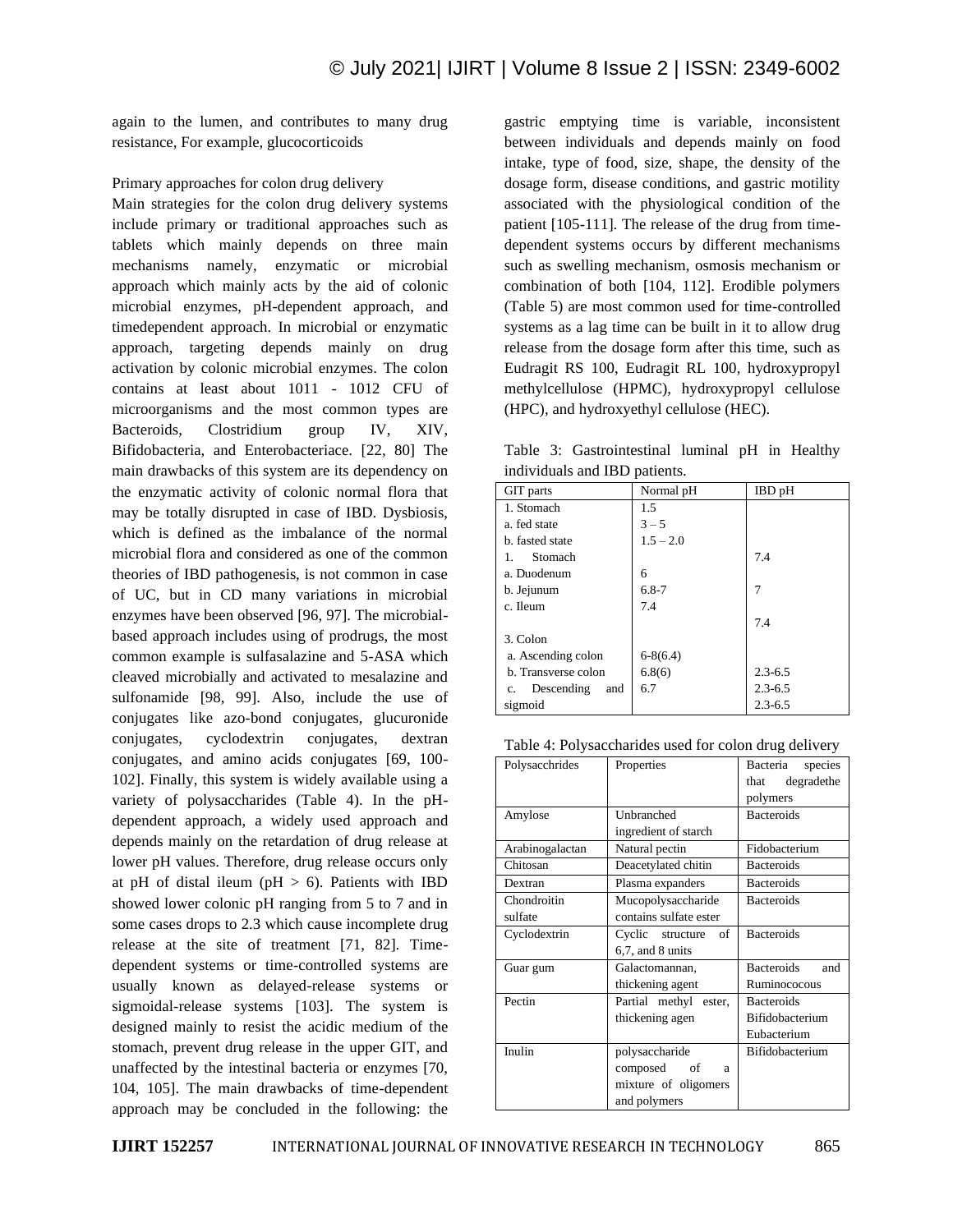| Xylan           | Abundant              | <b>Bacteroids</b> |
|-----------------|-----------------------|-------------------|
|                 | hemicellulose         |                   |
| Chitosan        | Chitosan<br>succinate | <b>Bacteroids</b> |
| derivatives     | and phthalate         |                   |
| Locust bean gum | Mainly                | <b>Bacteroids</b> |
|                 | galactomannan units   |                   |

## NOVEL DRUG DELIVERY SYSTEMS

a) Pressure controlled drug delivery systems (PCDCS)

The large intestine has more peristaltic movements than the small intestine producing a higher-pressure property. Taking into consideration this point, Takaya et al. [114] developed a new technique depends on the pressure difference between the small intestine and the colon. The new drug delivery system is based mainly upon the using of ethyl cellulose which is a waterinsoluble polymer. The system is composed mainly of a drug containing capsule covered with ethyl cellulose polymer. The drug release is controlled by the disintegration of the polymer due to the pressure inside the lumen of the colon. The main driving parameter controlling the drug release is the thickness of the capsule shell [10, 72, 108, 115, 116].

b) Osmotic controlled drug delivery systems (OROS-CT)

Generally, osmotic based drug delivery systems are very common drug carriers in the oral route. The system mainly designed upon the difference in the osmotic pressure generated between the system and the lumen of the colon. The colon has osmolarity of 81 mOsm/Kg, which is the main driving force affecting the drug release from the osmotic based systems. This system is designed to target and treat colon conditions like IBD or to attain drug release for many drugs that degraded in the small intestine. The OROS-CT may be composed of one unit or 5-6 pushpull units, encapsulated within a hard gelatin capsule. The main composition of osmotic based drug delivery carriers is the main unit which containing osmotic drug compartment and osmotic push compartment covered with a semipermeable membrane with a small orifice drilled through the drugcompartment. The entire unit is covered with an enteric impermeable membrane (Figure 4). The mechanism of drug release from osmotic based systems could follow the following cascade; first, the

gelatin capsule dissolves immediately after the system is swallowed. The entire system is covered with an impermeable membrane which resists drug release at the acidic pH of the stomach. Secondly, at the higher pH of the intestine  $(pH > 7)$  the semipermeable membrane starts to dissolve, and the water enters to the central unit causing the osmotic push compartment to swell and creates a flowable gel in the drug unit. Finally, the swelled osmotic push unit forces the drug gel out of the orifice, and the drug release occurs at a controlled manner and over a precise time [10, 72, 108, 115, 116].

## c) A novel colon targeted system (CODESTM)

A new technique was developed to overcome the drawbacks of the pH and time-dependent drug delivery systems. The CODESTM system (Figure 5) is mainly composed of a simple tablet core containing the active ingredient and coated with acidsoluble polymer and a degradable polysaccharide such as lactulose layer, then a new layer of the enteric polymer Eudragit L 100 or hydroxy methylcellulose (HPMC) polymeric coat is added and finally the tablet was coated with Eudragit E polymer. The enteric polymer protects the system inside the stomach and until the system delivered to the small intestine. At the higher pH of the small intestine, the enteric coat starts to dissolve with the presence of barrier layers such as HPMC or Eudragit L 100 to prevent the interaction between polymeric coats. At the colon, lactulose starts to dissolve by the aid of microflora producing a sufficient acid media capable for dissolving the acid layer surrounding the drug and affect the drug dissolution rate.

#### d) Other novel drug delivery systems

A wide range of newly designed colon drug delivery systems have been evaluated in the last decade to enhance colon-specific drug targeting. For example, bioadhesive-based systems using various polymers such as polycarbophils, and polyurethanes, redoxbased systems, COLAL® tableting technology, MMX® technology, and PHLORAL® technology (Table 6).

Table 5: Enteric polymers investigated for colonbased drug delivery systems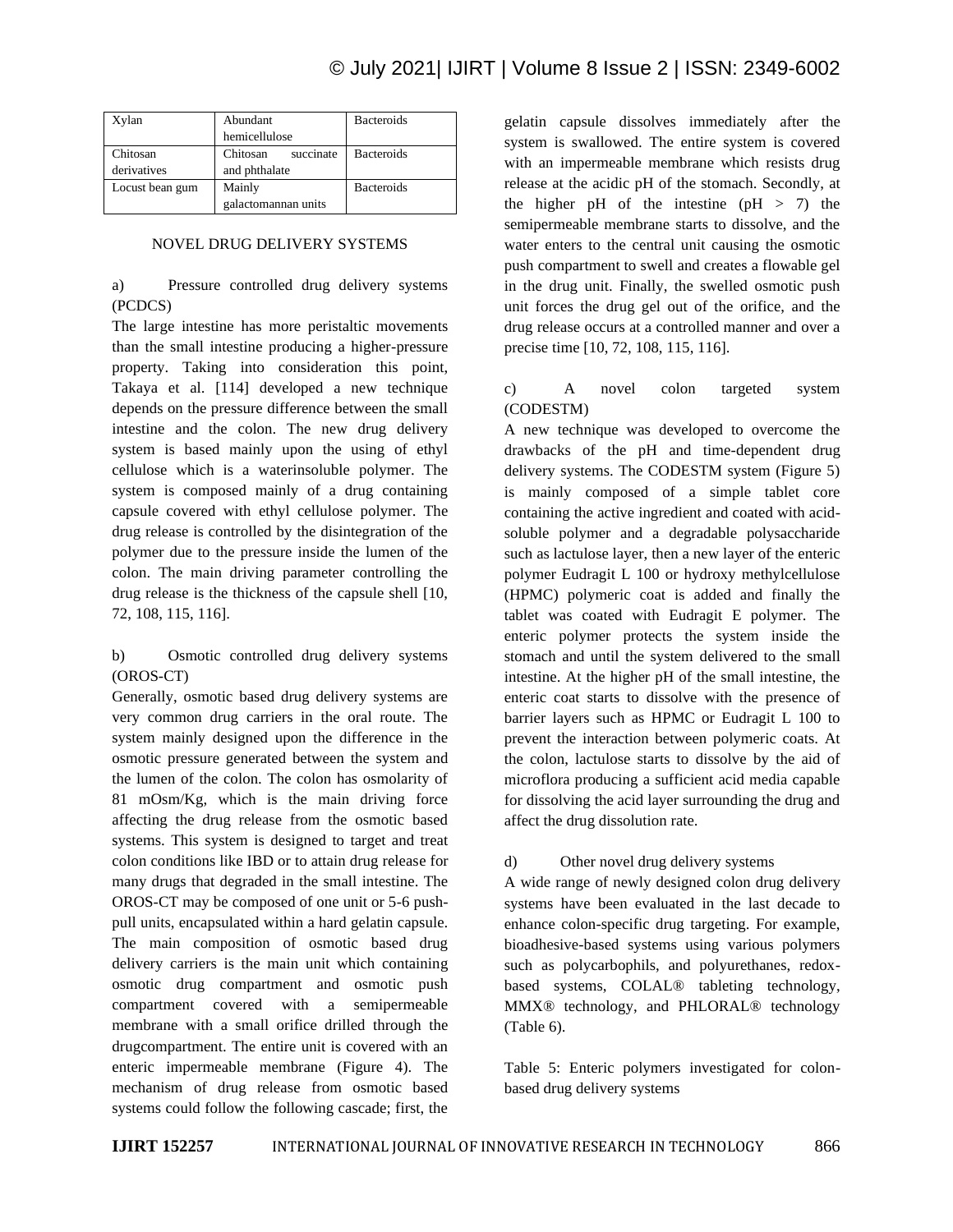| Polymers         | Properties                     | pH<br>time<br>or  |  |  |
|------------------|--------------------------------|-------------------|--|--|
|                  |                                | dissolution       |  |  |
|                  |                                | threshold         |  |  |
|                  | sensitive<br>$\bf{A}$<br>pH    |                   |  |  |
|                  | polymers:-                     |                   |  |  |
| Eudragit L 30 D- | 30% aqueous dispersion         | Above pH 5.5      |  |  |
| 55               | Powder                         | Above pH 5.5      |  |  |
| Eudragit L 100-  | Powder                         | Above pH 6.0      |  |  |
| 55               | 12.5 % organic solution        | Above pH 6.0      |  |  |
| Eudragit L 100   | Powder                         | Above pH 7.5      |  |  |
| Eudragit L 12.5  | 12.5 % organic solution        | Above pH 7.0      |  |  |
| Eudragit S 100   | 30 % aqueous dispersion        | Above pH 7.0      |  |  |
| Eudragit S 12.5  | Powder                         | Above pH 5.0      |  |  |
| Eudragit FS 30D  |                                | Above pH 7.0      |  |  |
| <b>PVAP</b>      | Dry flakes                     | Above pH 5.5      |  |  |
| Shellac          | Powder                         | Above $pH\,6.0$   |  |  |
| HPMCP-50<br>and  | Powder                         | Above pH 5.5      |  |  |
| 55               | Powder                         |                   |  |  |
| <b>HPMCAS</b>    |                                | Sustained release |  |  |
| <b>CAT</b>       | Time<br><b>B.</b><br>dependent |                   |  |  |
| Eudragit RS 100  | polymer                        | Sustained release |  |  |
| Eudragit RS 100  | Granules                       |                   |  |  |
| Eudragit RL 12.5 | Granules                       | Sustained release |  |  |
| Eudragit NE 30   | 12.5 % organic solution        |                   |  |  |
| D                | 30 % aqueous dispersion        | Sustained release |  |  |

N.B: PVAP; Polyvinyl acetate phthalate, HPMCP; Hydroxypropyl methylcellulose phthalate, HPMCAS; Hydroxypropyl methylcellulose acetate succinate, CAT; Cellulose acetate trimelitate.



Figure 4: Schematic diagram of OROS-CT drug delivery system.



Figure 5:Schematic diagram of the new technology drug delivery system CODEST





Figure 7:Schematic diagram of chronotropic drug delivery system

# PREPARATION OF NANOPARTICLES FOR THE TREATMENT OF IBD

#### 1.Methods of nanoparticles preparation.

The term nanoparticles are defined as solid, colloidal particles in the nanoscale range. The term nanoparticles are a collective term which includes any polymeric nanoparticles but specifically, describe both Nanospheres and Nanocapsules [166- 168]. One of the most fundamental characters of the nanoparticles is their size, which is generally taken to be in the range of 5-10 nm with an upper limit of 1000 nm, but the obtained size is generally around 100-500 nm [168, 169]. Nanospheres are known as a matrix particle in which the drug molecules may be dissolved, dispersed in the polymer matrix. On the other hand, Nanocapsules are defined as vesicular systems in which the drug molecules are confined in a cavity core consisting of a liquid lipid or water and surrounded by polymeric membrane coat.

a)Dispersion of preformed polymers (One-step methods):

The most common technique for the preparation of nanoparticles mainly used to manufacture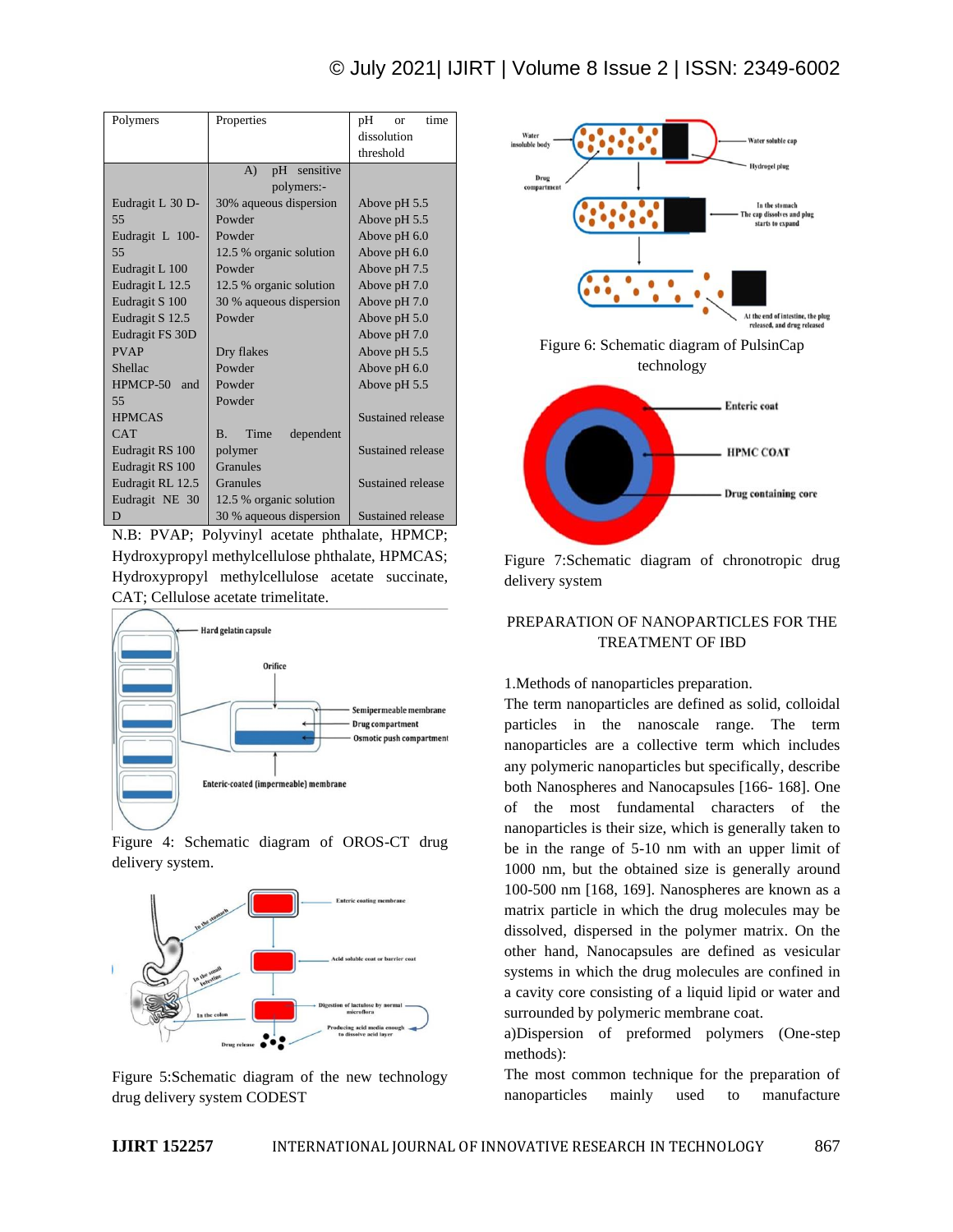nanoparticles in onestep by the dispersion of preformed polymers. Many biodegradable and biocompatible polymers are used i.e. poly (D,L-Lactide-co-glycolic acid) (PLGA) [171, 172], poly (lactic acid) (PLA) [173], poly-epsilon-caprolactone (PCL) [174], poly (cyanoacrylate) (PCA) [175, 176] and methacrylate copolymers as Eudragit® [177- 182].

Nanoprecipitation method is the most common and widely used method [183-186]. Simple, rapid, less energy-consuming, and timesaving. Nanoprecipitation is known as solvent displacement method or interfacial deposition method [187]. For the synthesis of nanoparticles, the method requires two main phases first, solvent phase (organic phase) consisting of solvent as acetone, polymer, surfactant, and drug. Oil is required in case of nanocapsules preparation. Secondly, the non-solvent phase (aqueous phase) consisting of water or buffer and stabilizer. The organic phase should be completely miscible with non-solvent phase [188]. The method is based mainly on spontaneousemulsification of organic phase into the non-solvent phase (aqueous phase) [189]. The rapid diffusion of solvent phase into the aqueous phase leads to precipitation and formation of nanoparticles.

b)Polymerization of monomers (two-step methods): In this method, the drug could be encapsulated during the formation of polymers from starting monomers or by adsorption on the prepared nanoparticles [168, 216]. Three main techniques used for the polymerization of monomers are emulsionpolymerization method, mini-emulsion, and microemulsion polymerization method. Excess drug and surfactant used during the preparation of nanoparticles could be removed either by flow filtration techniques or by centrifugation. Many monomers used for the preparation of nanoparticles by polymerization methods.

## PHYSICO-CHEMICAL CHARACTERIZATION OF PREPARED NANOPARTICLES

a)Behavior of nanoparticles as drug delivery systems: Nanoparticles properties and characterization are based upon some physicochemical properties like particle size, surface charge and the particle morphology [189]. It is very important properties for the interactions between the nanoparticles and biological systems and control nanoparticles therapeutic activity and its toxicity. Many techniques used for determination of particle size and particle size distribution as photon correlation spectroscopy (PCS), atomic forced microscopy (AFM), electron microscopy (EM) and dynamic light scattering (DLS). The surface charge or zeta-potential is a very important parameter that determines the total surface charge and used to predict the stability of nanoparticle dispersion.

b)In-vitro drug release from loaded nanoparticles:

1. Barriers affecting oral drug delivery:-Oral drug delivery systems and especially delivery to the distal region of the GIT encountered many barriers like the harsh acidic environment of the stomach and intestine, gastric and bacterial enzymes, mucus layer especially thicker mucus layer in IBD, and tight junctions of the epithelium [139, 220]. The acidic environment of the GIT includes highly acidic pH of the stomach which ranged from 1.2 to 2.5 and the pH-value raised to 6.6-7.5 at the duodenum and the distal part of the intestine then pH drops again to 6.4 at the cecum which making the design of nanoparticles more difficult [221, 222]. Also, the mucus layer that becomes thicker in the case of IBD and rapid turnover of mucus leading to the rapid clearance of nanoparticles rather than the physical barrier.

2. In vitro drug modeling for nanoparticles:-In order to develop a successful drug delivery system to the colon, the drug release from loaded nanoparticles is one of the very important factors that control drug delivery designs. The Release rate from loaded nanoparticles especially nanocapsules depends on a great variety of factors including nanocapsulesrelated factors i.e. drug concentration, drug solubility and oil/water partitioning, Physico-chemical properties, molecular 418 J. Adv. Biomed. & Pharm. Sci. Qelliny et al. weight and concentration of the polymer matrix, the oil nature, and the size of the prepared nanocapsules. Release media conditionsrelated factors i.e. medium pH, medium temperature, release enhancers, and contact time. The method of the preparation-related factors i.e. method of the drug incorporation which includes adsorption and other incorporation techniques.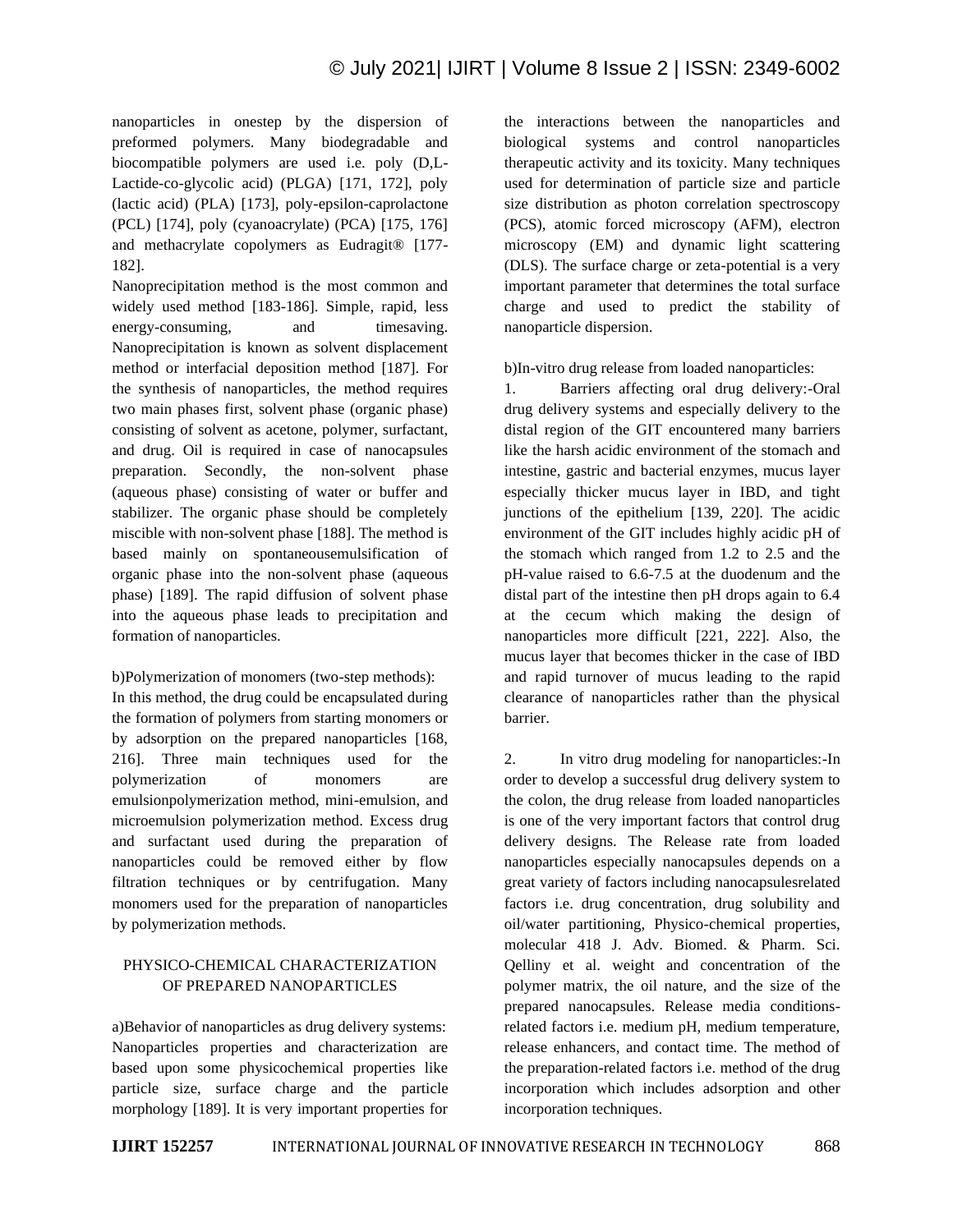#### BIOPHARMACEUTICAL ASPECTS

Different studies have been introduced to study nanoparticles' cytotoxicity as human exposure to nanomedicines is inevitable. The most important tests for cell viability studies are LDH (lactate dehydrogenase) which is normally released by the destroyed and damaged cells, the amount of LDH is directly proportional to the number of dead cells. On the other hand, MTT (methyl thiazolyl tetrazolium) test is used to differentiate between dead and live cells. MTT is a pale yellow dye converted into dark blue farmazan product only in the viable cells and could be determined spectrophotometrically [238, 239]. In order to understand IBD and especially disease pathogenesis, animal models have been used and particularly mouse models. Experimental colitis could be induced by many techniques include chemically induced colitis, bacterial-induced colitis, and genetically induced colitis. Transgenic (Tg) and gene knockout (KO) strains have been developed as genetically-induced models [240, 241]. The most common chemical-induced models are dextran sodium sulfate (DSS) model [242-245], oxazolone model, TNBS model [246-249], and acetic acid model [250, 251]. Acetic acid-induced colitis was performed by many techniques including instillation of 3-6 % of acetic acid (2 mL) transrectally for 2 minutes in rats and animals were kept in a horizontal position to avoid leakage of the solution then the colon was rinsed with saline. In the case of mice, injection of 4- 5 % v/v of acetic acid (1 mL) in 0.9 saline solution in the colon lumen approximately about 4 cm from the anus [250, 251]. Successful colitis model was evaluated by the clinical scoring system depending on some criteria i.e. animal activity, bloody stool, diarrhea, animal weight, and histopathological examination of the colon. Clinical application of nanoparticles for the treatment of IBD in humans is limited due to human patients are more complex than the animal models. Passive targeting technique for the treatment of IBD may not be sufficient to obtain a therapeutic outcome. Therefore, active targeting techniques such as targeting cell receptors which extensively expressed in the case of inflammation and mucus targeting are a promising technique for colitis treatment with lower adverse effects and higher drug therapeutic concentration at the site of inflammation.

## **CONCLUSION**

Site-specific drug delivery systems offer many advantages over other drug carriers especially in the oral route such as protection of the drug from the harsh environment of the gastrointestinal tract, loading high amount of the drug to the site of action, and decreasing unwanted side effects. Colon drug delivery systems are one of the most rapidly growing delivery technologies in the pharmaceutical field. The newly developed systems are directed to treat local diseases such as colon cancer, inflammatory bowel disease, and other colon conditions. Also, many colon drug delivery systems are used for the protection of drugs and biologically active ingredients such as peptides and antibodies which easily degraded in the upper gastrointestinal tract. All colon drug delivery systems even the newly developed technologies are based on three colon conditions: pH of the colon, transit time, and microbial content.

#### **REFERENCES**

- [1] Hirani JJ, Rathod DA, Vadalia KR. Orally disintegrating tablets: a review. Trop J Pharm Res. 2009;8(2):161-72.
- [2] Coelho JF, Ferreira PC, Alves P, Cordeiro R, Fonseca AC, Góis JR, et al. Drug delivery systems: Advanced technologies potentially applicable in personalized treatments. The EPMA Journal. 2010;1(1):164-209.
- [3] Yadav V, Gaisford S, Merchant HA, Basit AW. Colonic bacterial metabolism of corticosteroids. International journal of pharmaceutics. 2013;457(1):268-74.
- [4] Chien YW, Swarbrick J. Novel drug delivery systems. 1992.
- [5] Chourasia M, Jain S. Pharmaceutical approaches to colon targeted drug delivery systems. J Pharm Pharm Sci. 2003;6(1):33-66.
- [6] Ohara T, Kitamura S, Kitagawa T, Terada K. Dissolution mechanism of poorly water-soluble drug from extended release solid dispersion system with ethylcellulose and hydroxypropylmethylcellulose. International journalpharmaceutics.2005;302(1):95-102.
- [7] Krishnaiah Y, Satyanarayana S, Prasad YR, Rao SN. Evaluation of guar gum as a